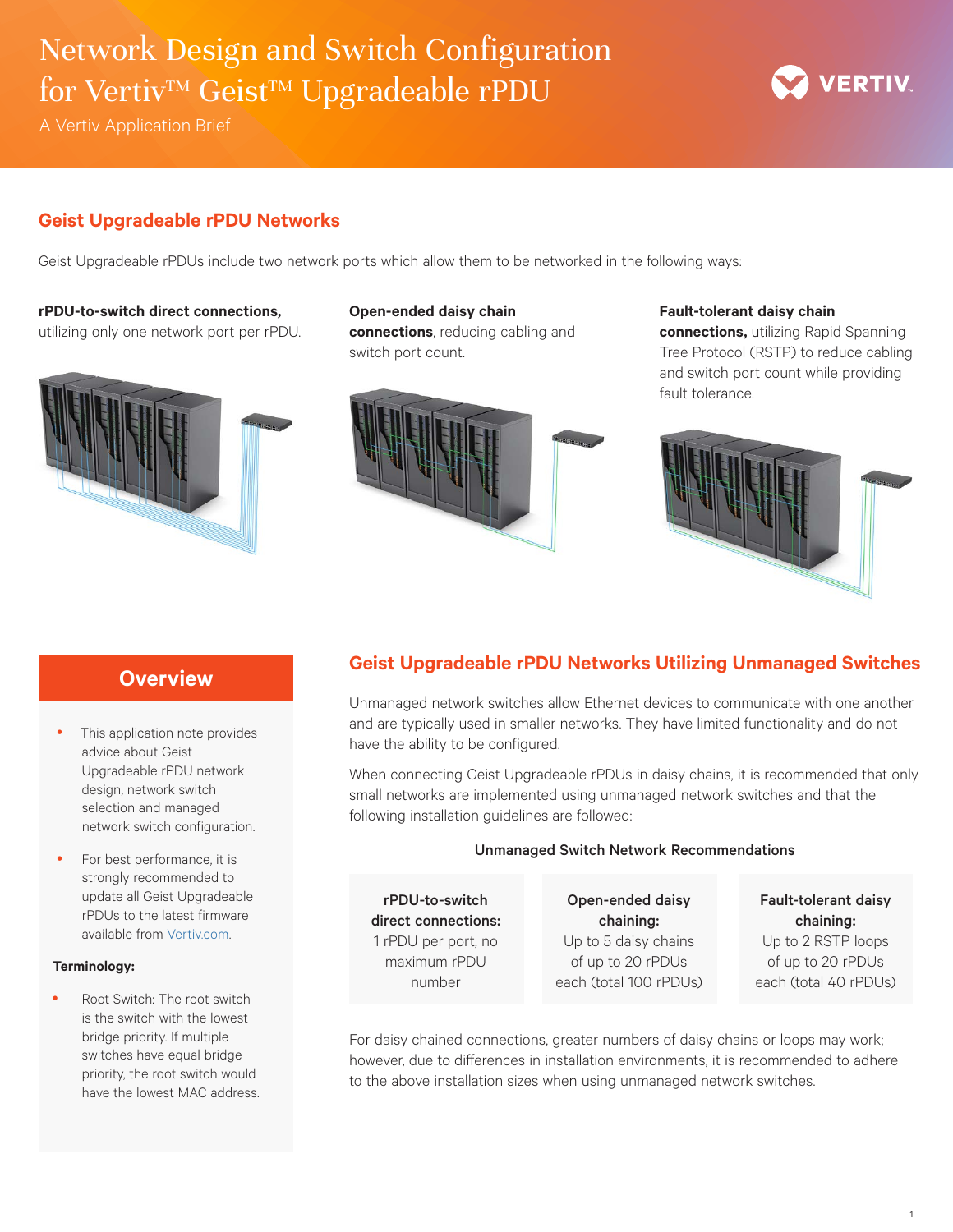### **Geist Upgradeable rPDU Networks Utilizing Managed Switches**

In addition to providing all the features of an unmanaged switch, managed switches offer advanced features which can be configured to control and monitor network traffic. Managed switches should be used to implement all but the smallest Geist Upgradeable rPDU networks.

When selecting a managed switch for deployment in a Geist Upgradeable daisy chained rPDU network ensure the switch supports the ability to manage Rapid Spanning Tree (RSTP or 802.1w).

When using managed network switches with the Geist Upgradeable rPDU, it is recommended to follow these installation guidelines:

| <b>Managed Ownter Network Recommendations</b> |                     |                                |
|-----------------------------------------------|---------------------|--------------------------------|
| rPDU-to-switch direct                         | Open-ended daisy    | <b>Fault-tolerant daisy</b>    |
| connections:                                  | chaining:           | chaining:                      |
| 1 rPDU per port,                              | Any number of daisy | Any number of loops            |
| no maximum rPDU                               | chains of up to 401 | of up to 40 <sup>1</sup> rPDUs |
| number                                        | rPDUs each          | each                           |

### Managed Switch Network Recommendations

### **Geist Upgradeable rPDU Network Managed Switch Configuration**

Managed switches should be configured with the following spanning tree parameters when deployed with Geist Upgradeable rPDUs (refer to the switch manufacturer's documentation for details regarding how to configure your switch). In some instances, different settings may also work with Geist Upgradeable rPDUs, please consult with your network administrator if you are unsure.

#### Managed Switch Configuration

- Spanning Tree = Enabled
- $\bullet$  Mode = RSTP
- Bridge Priority = 16384
- Hello Time = 2
- $Max Age = 40$
- Forward Delay  $= 21$
- $TxHoldCount = 5$
- $\bullet$  Max Hops = 40

#### Spanning tree protocol (STP) port configuration:

Spanning Tree Port Status = Enabled

Configure each managed network switch with a unique IP address so the switches can be remotely accessed once deployed. Once switch configuration is complete, ensure the configuration is saved so it is not lost in the event of the switch being power cycled.

If your network is already running spanning tree, consult your network administrator before proceeding with the configuration.

 $1$  The maximum number of rPDUs in any open ended or fault tolerant daisy chain can be less than 40 when deployed in a network with multiple managed switches. See Geist Upgradeable rPDU Networks Utilizing Multiple Managed Switches later in this document.